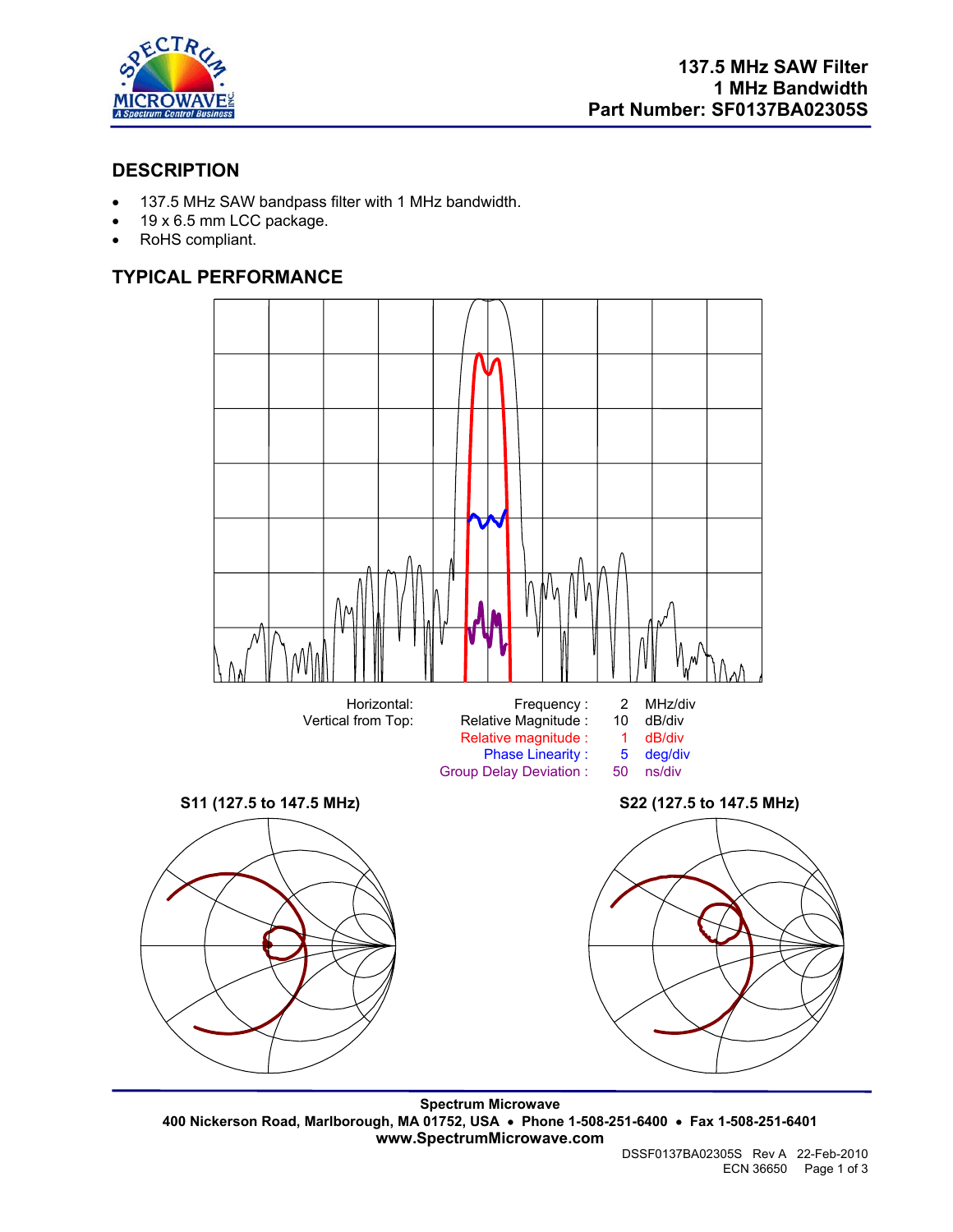

### **SPECIFICATION**

| Parameter                                          | <b>Min</b> | <b>Typ</b> | <b>Max</b> | <b>Units</b> |
|----------------------------------------------------|------------|------------|------------|--------------|
| Center Frequency, F <sub>c</sub> (fixed reference) |            | 137.5      |            | <b>MHz</b>   |
| Insertion loss at Fc                               |            | 11.2       | 14         | dB           |
| 1 dB Bandwidth                                     | 1.0        | 1.20       |            | <b>MHz</b>   |
| 3 dB Bandwidth                                     |            | 1.46       |            | <b>MHz</b>   |
| 40 dB Bandwidth                                    |            | 2.46       | 2.6        | <b>MHz</b>   |
| Passband Amplitude Ripple <sup>2</sup>             |            | 0.65       |            | $dB$ $p-p$   |
| Passband Phase Linearity <sup>2</sup>              |            | 1.2        | 5          | deg p-p      |
| Passband Group Delay Ripple <sup>2</sup>           |            | 40         |            | ns p-p       |
| Rejection (10 to 127.5 MHz)                        | 40         | 43         |            | dB           |
| Rejection (147.5 to 200 MHz)                       | 40         | 43         |            | dB           |
| Return Loss at Input and Output <sup>2,3</sup>     |            | 18         |            | dB           |
| <b>Absolute Delay</b>                              |            | 1.08       | 1.5        | <b>us</b>    |
| Source/Load Impedance                              |            | 50         |            | ohms         |
| <b>Ambient Temperature</b>                         |            | 25         |            | $^{\circ}$ C |

Notes: 1. Fixed reference. All specified bandwidths are centered at this frequency.

- 2. Over the central 1 MHz bandwidth.
- 3. When matched using external components in MNC test fixture.
- 4. The above specification applies over the full operating temperature range.

## **MAXIMUM RATINGS**

| Parameter                          | MIN   | иах |        |
|------------------------------------|-------|-----|--------|
| Storage Temperature Range          | $-40$ | 95  |        |
| <b>Operating Temperature Range</b> | -40   | 85  | $\sim$ |
| Input Power Level                  |       | 13  | dBm    |

### **MATCHING CIRCUIT**



Notes:

- 1. Recommend use of 2% tolerance matching components.
- 2. Component values are for reference only and may change depending on board layout.

#### **Spectrum Microwave 400 Nickerson Road, Marlborough, MA 01752, USA** • **Phone 1-508-251-6400** • **Fax 1-508-251-6401 www.SpectrumMicrowave.com**